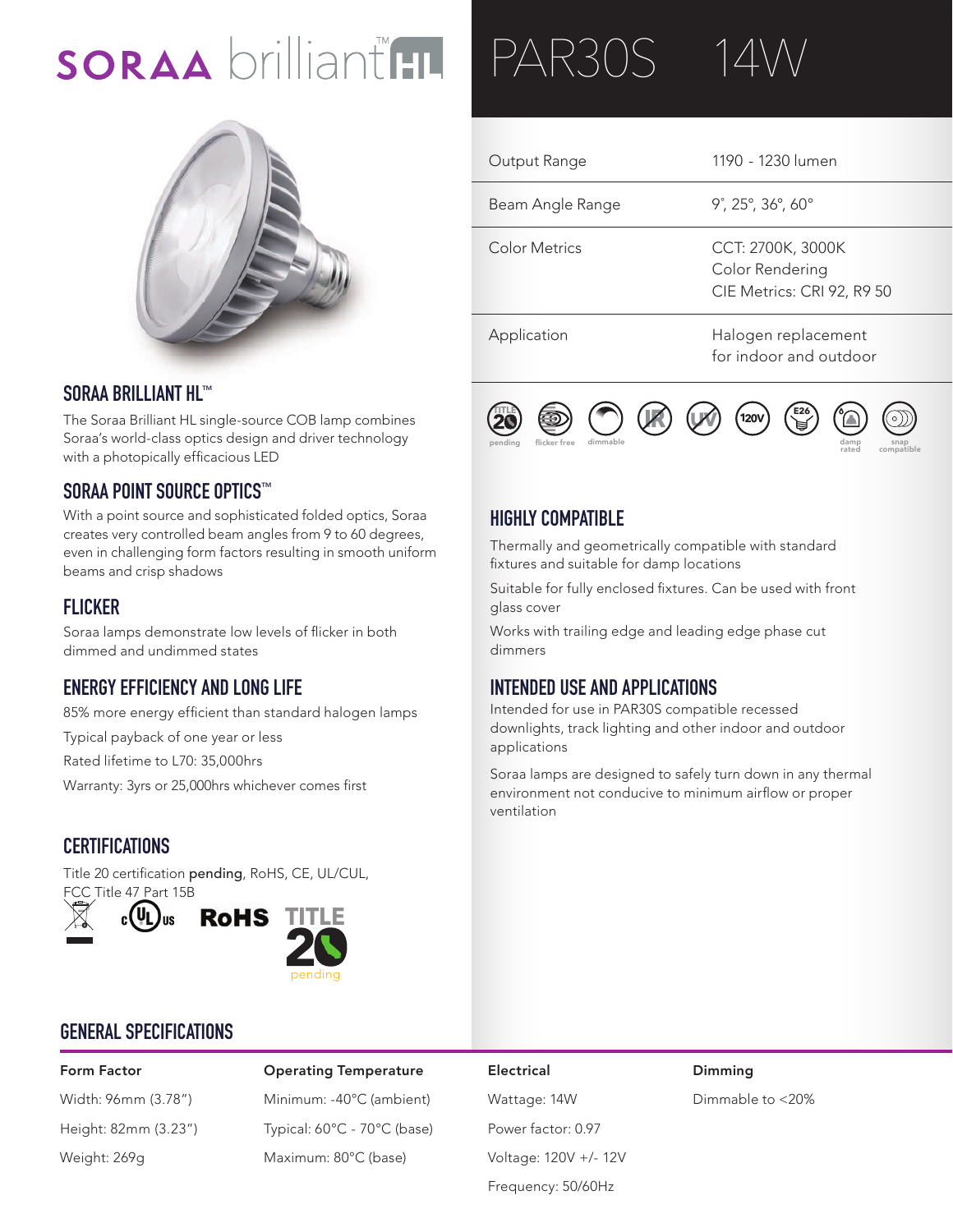### **DIMENSIONS**



#### **9 DEGREE BEAM**

| Beam Dia at 50%<br>CBCP (ft) | Field Dia at 10%<br>CBCP (ft) | Foot-candles (%<br>of CBCP) |
|------------------------------|-------------------------------|-----------------------------|
| 0.5                          | 0.8                           | 8.6%                        |
| 0.9                          | 1.7                           | 2.5%                        |
| 1.4                          | 2.5                           | 1.2%                        |
| 1.9                          | 3.4                           | 0.7%                        |
| 2.4                          | 4.2                           | 0.4%                        |

## $\frac{3'}{2}$ 6' 9' 12' 15'

### **25 DEGREE BEAM**

| Beam Dia at 50%<br>CBCP (ft) | Field Dia at 10%<br>CBCP (ft) | Foot-candles<br>(% of CBCP) |
|------------------------------|-------------------------------|-----------------------------|
| 1.3                          | 2.2                           | 8.6%                        |
| 2.7                          | 4.4                           | 2.5%                        |
| 4.0                          | 6.6                           | 1.2%                        |
| 5.3                          | 8.7                           | 0.7%                        |
| 6.7                          | 10.9                          | 0.4%                        |

#### **36 DEGREE BEAM**

| Beam Dia at 50%<br>CBCP (ft) | Field Dia at 10%<br>CBCP (ft) | Eoot-candles<br>(% of CBCP) |
|------------------------------|-------------------------------|-----------------------------|
| 1.9                          | 3.5                           | 8.6%                        |
| 3.9                          | 6.9                           | 2.5%                        |
| 5.8                          | 10.4                          | 1.2%                        |
| 7.8                          | 13.9                          | 0.7%                        |
| 9.7                          | 17.3                          | 0.4%                        |

| 3'             |  |
|----------------|--|
| 6 <sup>'</sup> |  |
| 9'             |  |
| 12'            |  |
| 15'            |  |

### **60 DEGREE BEAM**

| Beam Dia at 50%<br>CBCP (ft) | Field Dia at 10%<br>CBCP (ft) | Eoot-candles<br>(% of CBCP) |
|------------------------------|-------------------------------|-----------------------------|
| 3.5                          | 6.0                           | 8.6%                        |
| 6.9                          | 12.0                          | 2.5%                        |
| 10.4                         | 18.0                          | 1.2%                        |
| 13.9                         | 24.0                          | 0.7%                        |
| 17.3                         | 30.0                          | 0.4%                        |

Note: Footcandles may be calculated by multiplying the CBCP of the desired model number by the percentage in the tables above